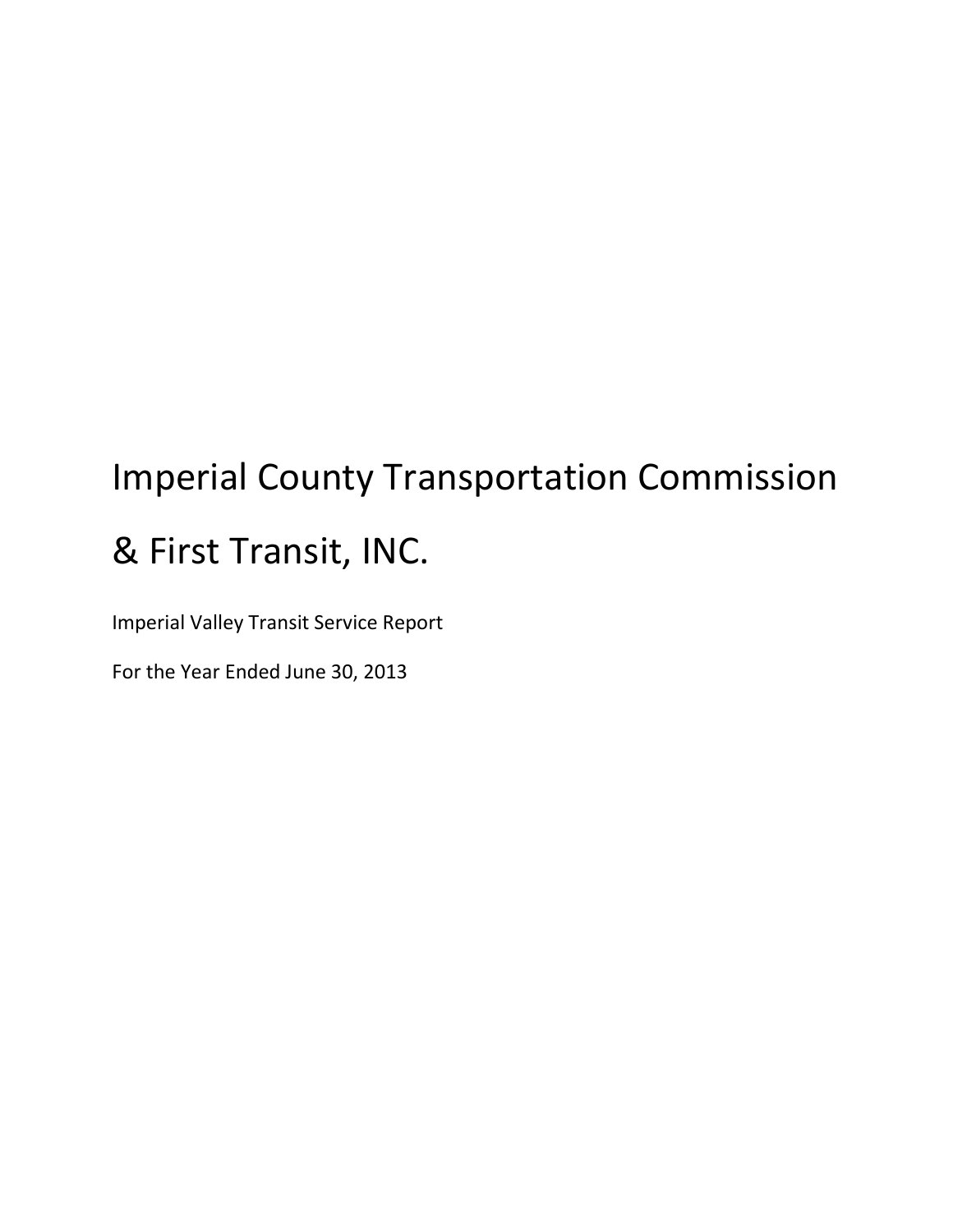## TABLE OF CONTENTS

|                                                         | Page           |
|---------------------------------------------------------|----------------|
| <b>INDEPENDENT ACCOUNTANTS' REPORT</b>                  | $3 - 4$        |
| <b>ACCOUNTANTS' COMMENTS</b>                            | 5              |
| <b>SUPPLEMENTAL INFORMATION</b>                         |                |
| Exhibit A - Internal Controls over Cash Handling        |                |
| Procedures                                              | 6              |
| Exhibit B - Statement of Fixed Rate, Farebox            |                |
| Revenue and Net Subsidy - El Centro Shuttle - Blue Line | $\overline{7}$ |
| Exhibit C - Statement of Fixed Rate, Farebox            |                |
| Revenue and Net Subsidy - El Centro Shuttle- Green Line | 8              |
| Exhibit D - Statement of Fixed Rate, Farebox            |                |
| Revenue and Net Subsidy - El Centro Shuttle-Combined    | 9              |
| Exhibit E - Statement of Fixed Rate, Farebox            |                |
| Revenue and Net Subsidy - Imperial Valley Transit       | 10             |
| Exhibit F - Statement of Fixed Rate, Farebox            |                |
| Revenue and Net Subsidy - All Services Combined         | 11             |

\_\_\_\_\_\_ \_\_\_\_\_\_

 $\mathcal{L}_\text{max}$  , which is a set of the set of the set of the set of the set of the set of the set of the set of the set of the set of the set of the set of the set of the set of the set of the set of the set of the set of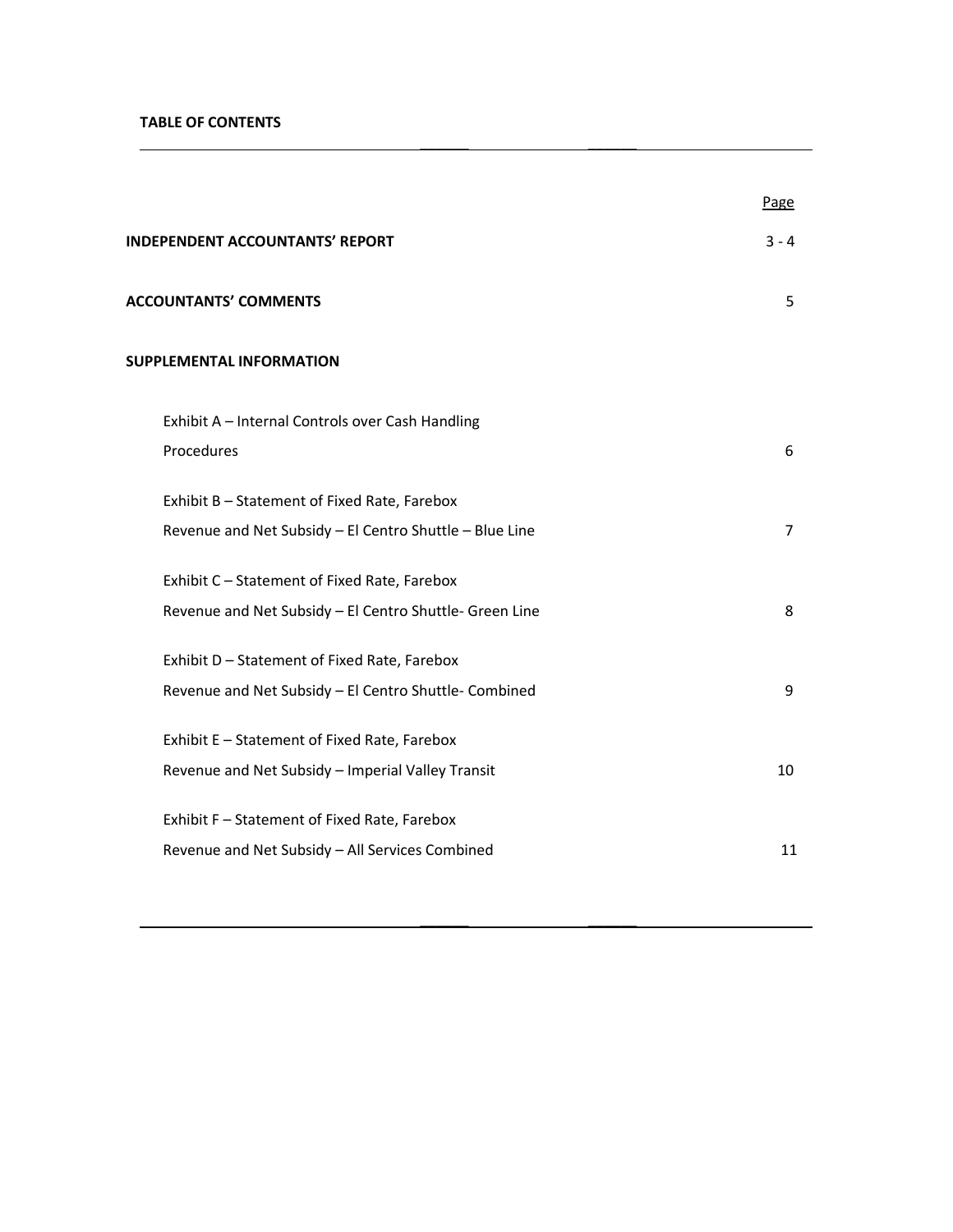

3205 South Dogwood Avenue El Centro, CA 92243 t 760.352.1021 f 760.352.3325 www.hbllp.com

#### INDEPENDENT ACCOUNTANTS' REPORT

Imperial County Transportation Commission 1405 N. Imperial Avenue Suite 1 El Centro, California

We have performed the procedures enumerated below, which were agreed to by the Imperial County Transportation Commission's Management, solely to assist the specified party in evaluating the specific First Transit, Inc. transit services contract items for the year ended June 30, 2013. This agreed-upon procedures engagement was conducted in accordance with attestation standards established by the American Institute of Certified Public Accountants. The sufficiency of these procedures is solely the responsibility of those specified parties in this report. Consequently, we make no representation regarding the sufficiency of the procedures described below either for the purpose for which this report has been requested or for any other purpose.

Our procedures and findings are as follows:

- 1. We reviewed the transit service contract, including contract modifications, between the Imperial County Transportation Commission and First Transit, Inc. for the provisions of specific transit services to be provided.
- 2. We reviewed documents provided by the Imperial County Transportation Commission and First Transit, Inc. to verify that expenditure and fare amounts reported to the Imperial County Transportation Commission Administration for the specific transit services were presented fairly and accurately. We found that First Transit, Inc. is in compliance with the contract terms and reporting properly as agreed per contract(s). See Exhibits B through F as references for this review.
- 3. We reviewed on a test basis fuel expenditures reported for all specific transit services provided and noted if these expenditures were in accordance to the fuel related terms included in the service contract. We found that First Transit, Inc. is in compliance with the contract terms and these expenditures are within budget and reported accordingly.
- 4. We reviewed First Transit's internal controls over cash handling procedures and tested their fare collection process and related activities. We found that the internal controls set by First Transit, Inc. are adequate based on established guidelines. See Exhibit A as reference for this review.

We were not engaged to, and did not, conduct an audit, the objective of which would be the expression of an opinion on the accounting records. Accordingly, we do not express such an opinion. Had we performed additional procedures, other matters might have come to our attention that would have been reported to you.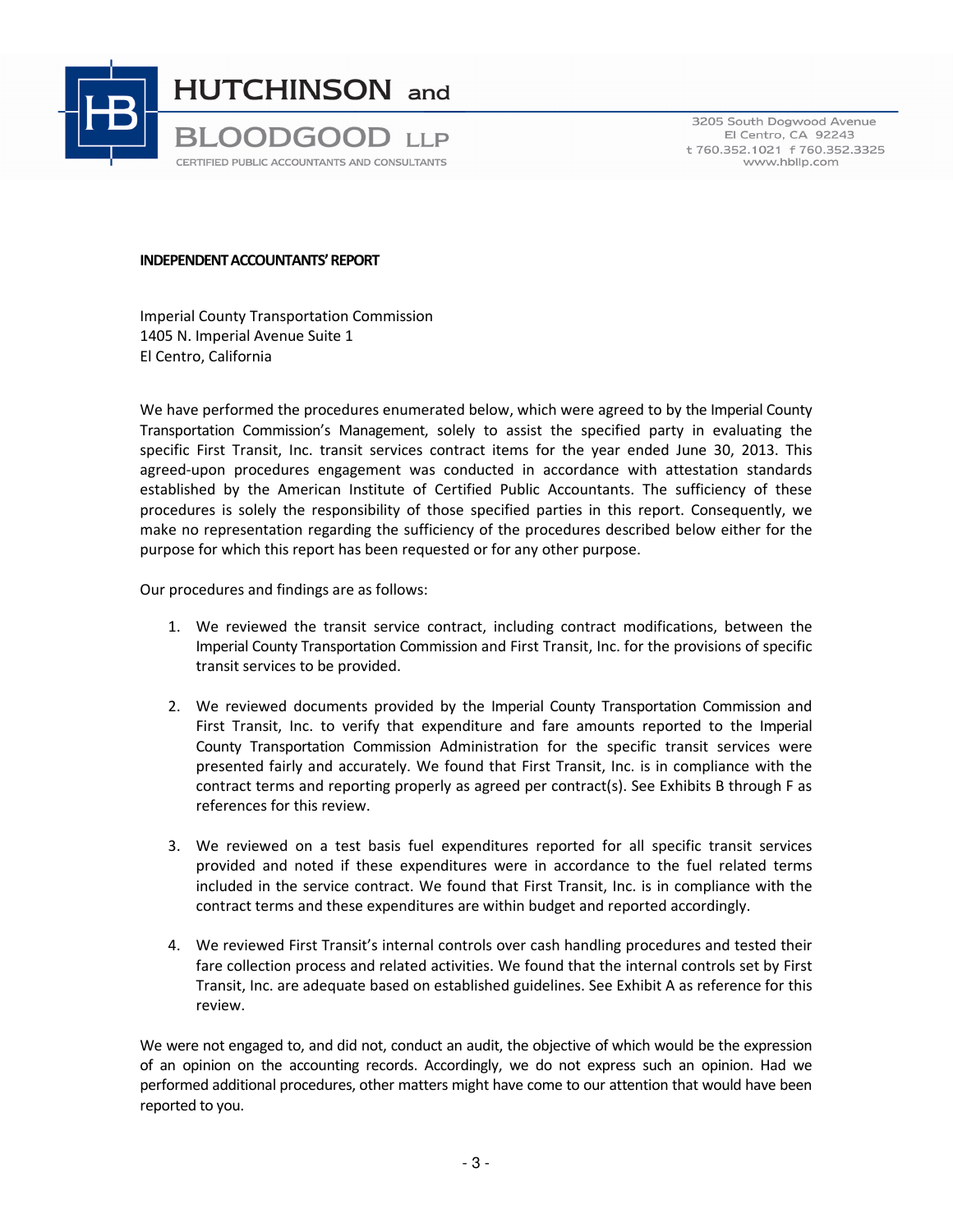This report is intended solely for the information and use of the management, the Imperial County Transportation Commission, the County of Imperial Board of Supervisors and is not intended to be and should not be used by anyone other than these specified parties.

Hutchinson and Bloodgood LLP

April 15, 2014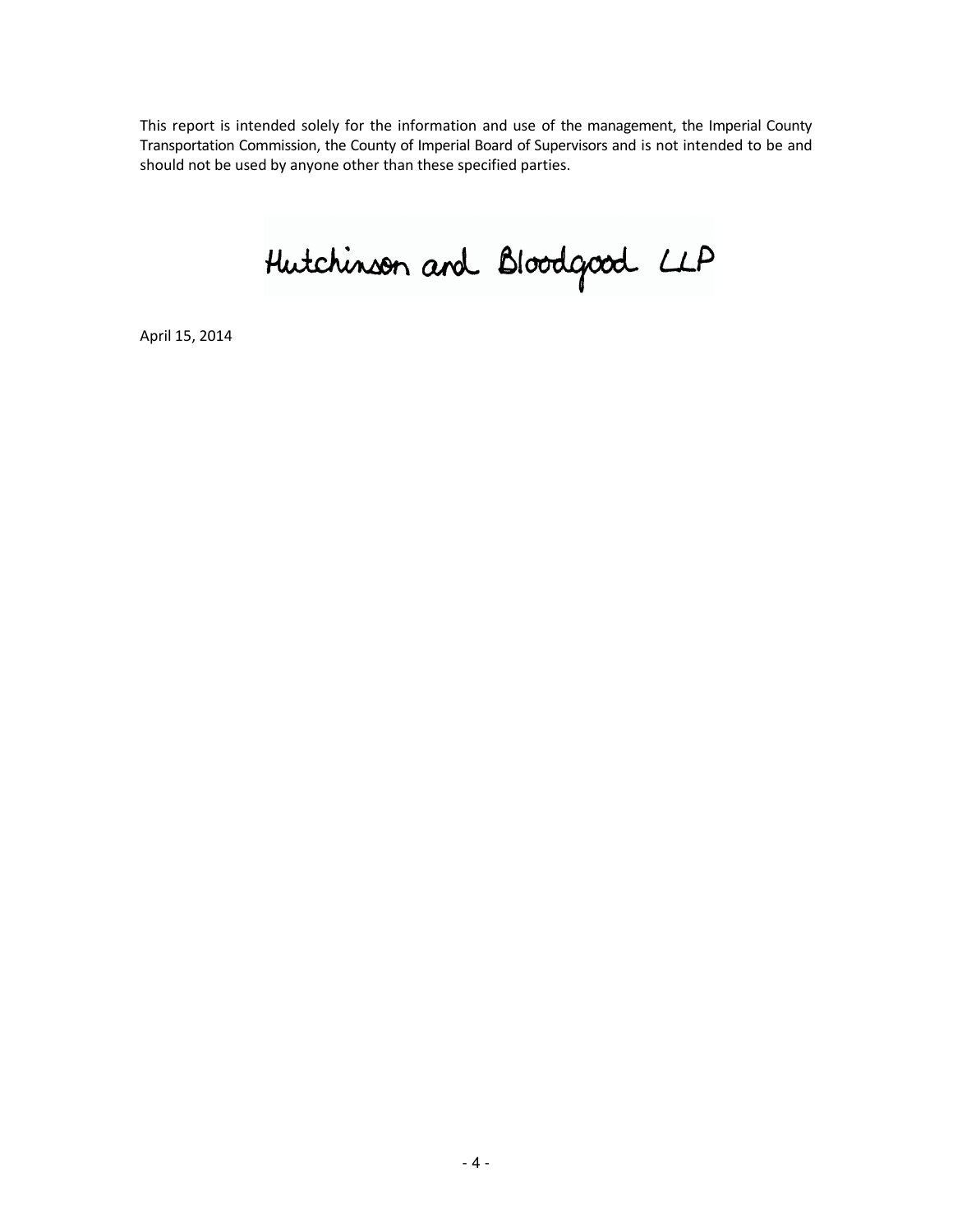# IMPERIAL COUNTY TRANSPORTATION COMMISSION AND FIRST TRANSIT, INC. IMPERIAL VALLEY TRANSIT SERVICE PROGRAM FOR YEAR ENDED JUNE 30, 2013

## ACCOUNTANTS' COMMENTS

## PURPOSE

The purpose of this engagement pertaining to the service contract between the Imperial County Transportation Commission (ICTC) and First Transit, Inc. was to provide an independent assessment of compliance with certain contract requirements during the period July 1, 2012 through June 30, 2013 and to assess the adequacy of First Transit Inc.'s internal controls over cash handling and reporting procedures.

### FARE REVENUES

The service contract for each of the services provided by First Transit, Inc. states that the farebox ratio of fare revenue divided by operating costs shall be maintained at or above seventeen percent (17.0%) for the Imperial Valley Transit service line and four percent (4.0%) for the El Centro Shuttle (Blue and Green Line).

For the El Centro Shuttle (Blue and Green Line) the actual farebox recovery ratio was over three percent (3.3%); (\$20,252 fare revenue divided by \$620,169 operating costs). See Exhibit D.

For the Imperial Valley Transit service line the actual farebox recovery ratio was over nineteen percent (19.6%); (\$486,122 fare revenue divided by \$2,482,570 adjusted operating costs). See Exhibit E.

The letter from the California Department of Transportation dated March 4, 2010 states that the suggested blended farebox recovery ratio calculation for the transit services above was approved and the blended farebox recovery ratio was set at fourteen and a half percent (14.5%).

For fiscal year ended June 30, 2013 the actual blended farebox ratio for all transit services combined was of over sixteen percent (16.3%); (\$506,374 fare revenue divided by \$3,102,739 adjusted operating costs). See Exhibit F.

### ICTC SUBSIDY

The contract 2<sup>nd</sup> modification, dated February 27, 2013, states that the compensation for the Imperial Valley Transit Line for the period of July 1, 2012 through June 30, 2013 is identified as \$2,737,061 less the farebox of 17% for a net subsidy not to exceed \$2,271,761, with a marketing budget of \$136,716. Actual costs for the year reported to ICTC were \$2,145,259 in operational expense, \$46,293 in additional fuel expenses, and \$54,771 in marketing expenses for a combined total of \$2,246,323. See Exhibit E.

For the El Centro Shuttle service line, which includes the Blue and Green Lines, the compensation is identified as \$630,080 less the farebox of 4.0% for a net subsidy not to exceed \$604,877, with a marketing budget of \$31,504. Actual costs for the year reported to ICTC were \$596,271 in operational expense, \$1,519 in additional fuel expenses, and \$2,127 in marketing expenses for a combined total of \$599,917. See Exhibit D.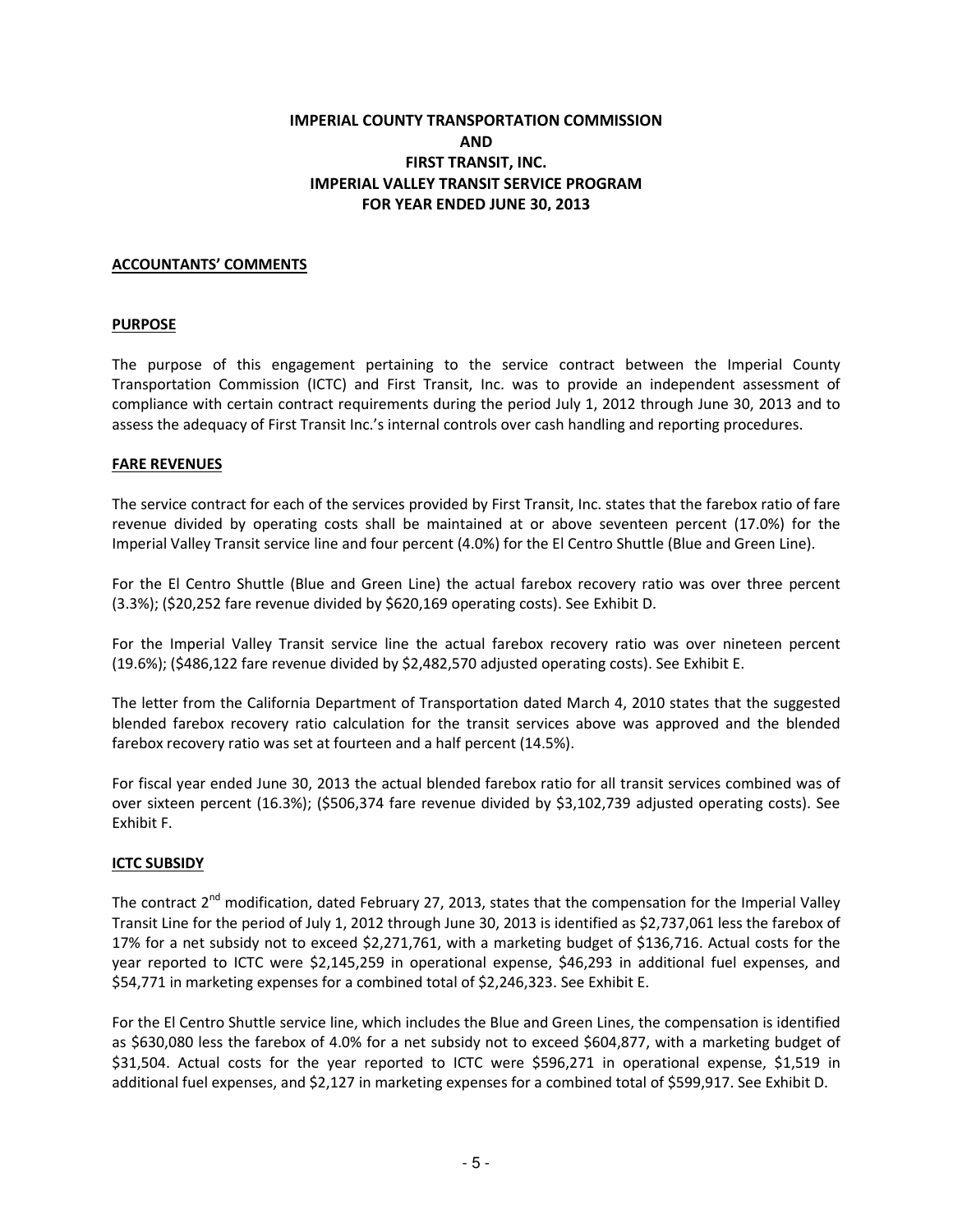#### EXHIBIT A

# IMPERIAL COUNTY TRANSPORTATION COMMISSION AND FIRST TRANSIT, INC. IMPERIAL VALLEY TRANSIT SERVICE PROGRAM INTERNAL CONTROLS OVER CASH HANDLING PROCEDURES FOR YEAR ENDED JUNE 30, 2013

#### **OBJECTIVE**

Review established internal control procedures over cash handling and perform a walkthrough observation of the fare collection cycle and related processes.

#### **PROCEDURES**

Reviewed First Transit, Inc. established guidelines over cash handling. Interviewed management and staff associated with the fare collection cycle. Observed cash count of total fares contained in farebox and confirmed amount collected with amount counted and amount reported.

#### **OBSERVATIONS**

It was noted that empty fareboxes are placed inside the transit vehicle under dual custody. Also, at the end of the day, each full farebox is removed, also under dual custody, and locked inside a vault. All cash fares are counted the following day by two staff members in a locked room. Once cash is counted it is placed in sealed deposit bags and kept under key until ready to be deposited at the bank.

During the performance of this review it was noted that transit operator's report logs do not contain a column on which they could keep track of any overages or shortages in fares received. It was noted that it is common for passengers not to have the correct change and overpay but transit operators have no way of keeping track of this on their report logs. It is recommended to modify these reports with a section for any fare overages or shortages noted by transit operator. This would have an impact on reducing variances noted in the Farebox Accounting Report prepared by First Transit, Inc. It is noted that actual fares and not projected fares are those fares reported to the ICTC as fares received.

#### **CONCLUSION**

We found that the internal controls set by First Transit, Inc. are adequate based on established guidelines and that actual fares received are properly reported to the ICTC.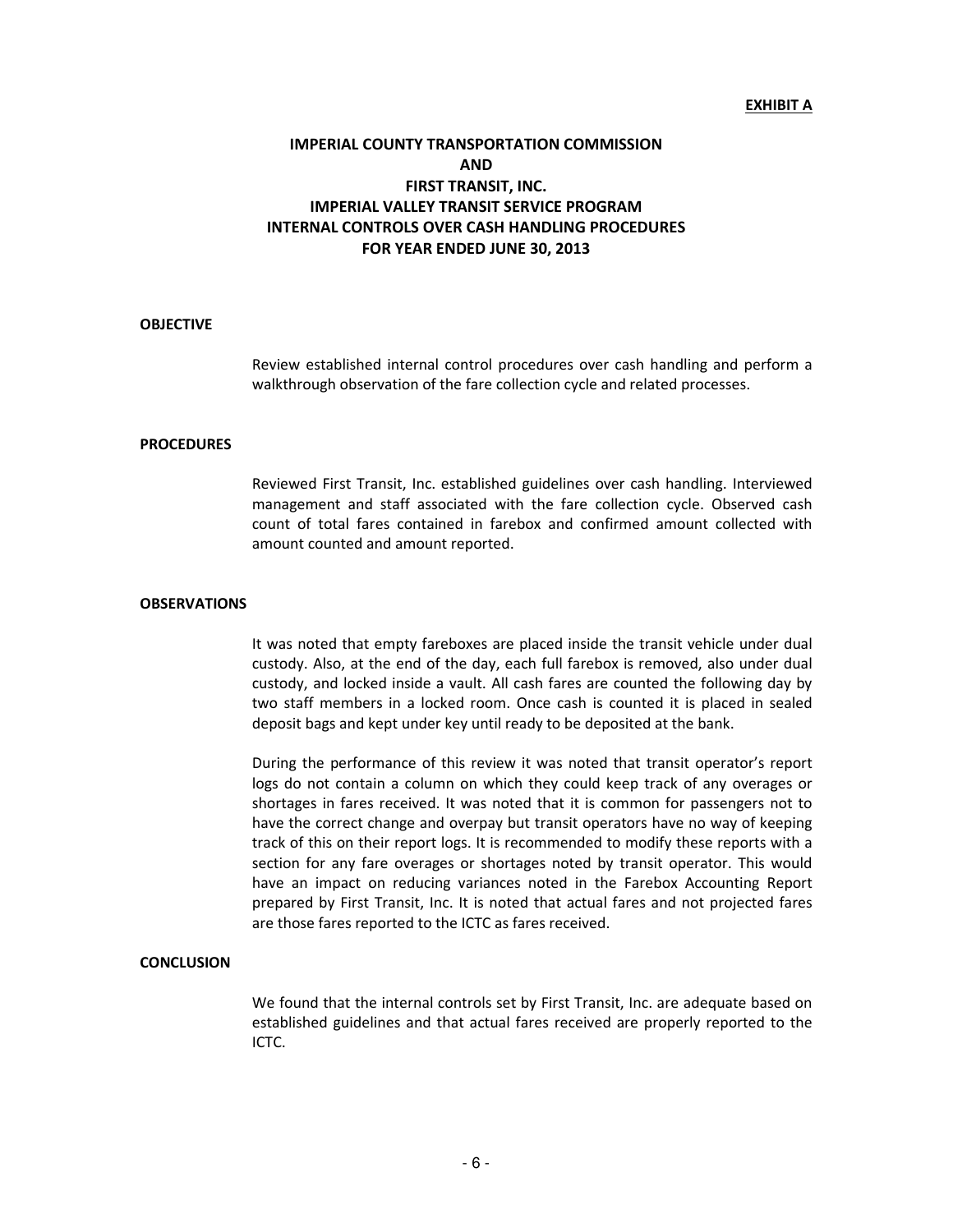# STATEMENT OF FIXED RATE, FAREBOX REVENUE AND NET SUBSIDY JULY 1, 2012 THROUGH JUNE 30, 2013 IMPERIAL COUNTY TRANSPORTATION COMMISSION AND FIRST TRANSIT, INC. IMPERIAL VALLEY TRANSIT SERVICE PROGRAM

|                                                                    |                  |               | El Centro Shuttle - Blue Line Service |                   |                          |                                                              |
|--------------------------------------------------------------------|------------------|---------------|---------------------------------------|-------------------|--------------------------|--------------------------------------------------------------|
| Date                                                               | <b>Base Cost</b> | Farebox       | Net Subsidy                           | Fuel<br>Escalator | Marketing                | Net Cost and<br><b>Total Paid to</b><br><b>First Transit</b> |
| July, 2012                                                         | 26,573<br>\$     | \$<br>1,241   | \$<br>25,332                          | \$                | \$                       | \$<br>25,332                                                 |
| August, 2012                                                       | 28,147           | 886           | 27,261                                | 60                | 606                      | 27,927                                                       |
| September, 2012                                                    | 25,001           | 1,570         | 23,431                                | 125               |                          | 23,556                                                       |
| October, 2012                                                      | 28,168           | 695           | 27,473                                | 293               |                          | 27,766                                                       |
| November, 2012                                                     | 25,799           | 698           | 25,101                                |                   |                          | 25,101                                                       |
| December, 2012                                                     | 25,800           | 1,448         | 24,352                                |                   | 41                       | 24,393                                                       |
| January, 2013                                                      | 26,591           | 1,023         | 25,568                                |                   |                          | 25,568                                                       |
| February, 2013                                                     | 23,003           | 580           | 22,423                                | 78                | 424                      | 22,925                                                       |
| March, 2013                                                        | 24,583           | 496           | 24,087                                | 142               | $\overline{\phantom{a}}$ | 24,229                                                       |
| April, 2013                                                        | 25,373           | 1,736         | 23,637                                | 40                | 482                      | 24,159                                                       |
| May, 2013                                                          | 25,375           | 721           | 24,654                                |                   |                          | 24,654                                                       |
| June, 2013                                                         | 23,791           | 537           | 23,254                                | 32                | $\overline{\phantom{a}}$ | 23,286                                                       |
| Total                                                              | \$308,204        | 11,631<br>\$. | 296,573<br>\$                         | \$<br>770         | \$<br>1,553              | \$<br>298,896                                                |
|                                                                    |                  |               |                                       |                   |                          |                                                              |
| <b>Contract Specifications</b><br>Paragraph 8.1.2<br>For Base Cost |                  |               |                                       |                   |                          |                                                              |
| and Base Subsidy                                                   | \$315,040        | \$12,602      | \$<br>302,438                         |                   |                          |                                                              |
| Over (Under) Contract                                              |                  |               |                                       |                   |                          |                                                              |
| Requirements                                                       | (6, 836)<br>\$   | \$<br>(971)   | (5,865)<br>\$                         |                   |                          |                                                              |
| <b>Farebox Ratio Actual</b>                                        |                  | 3.7%          |                                       |                   |                          |                                                              |
| <b>Farebox Ratio Contract</b>                                      |                  | 4.0%          |                                       |                   |                          |                                                              |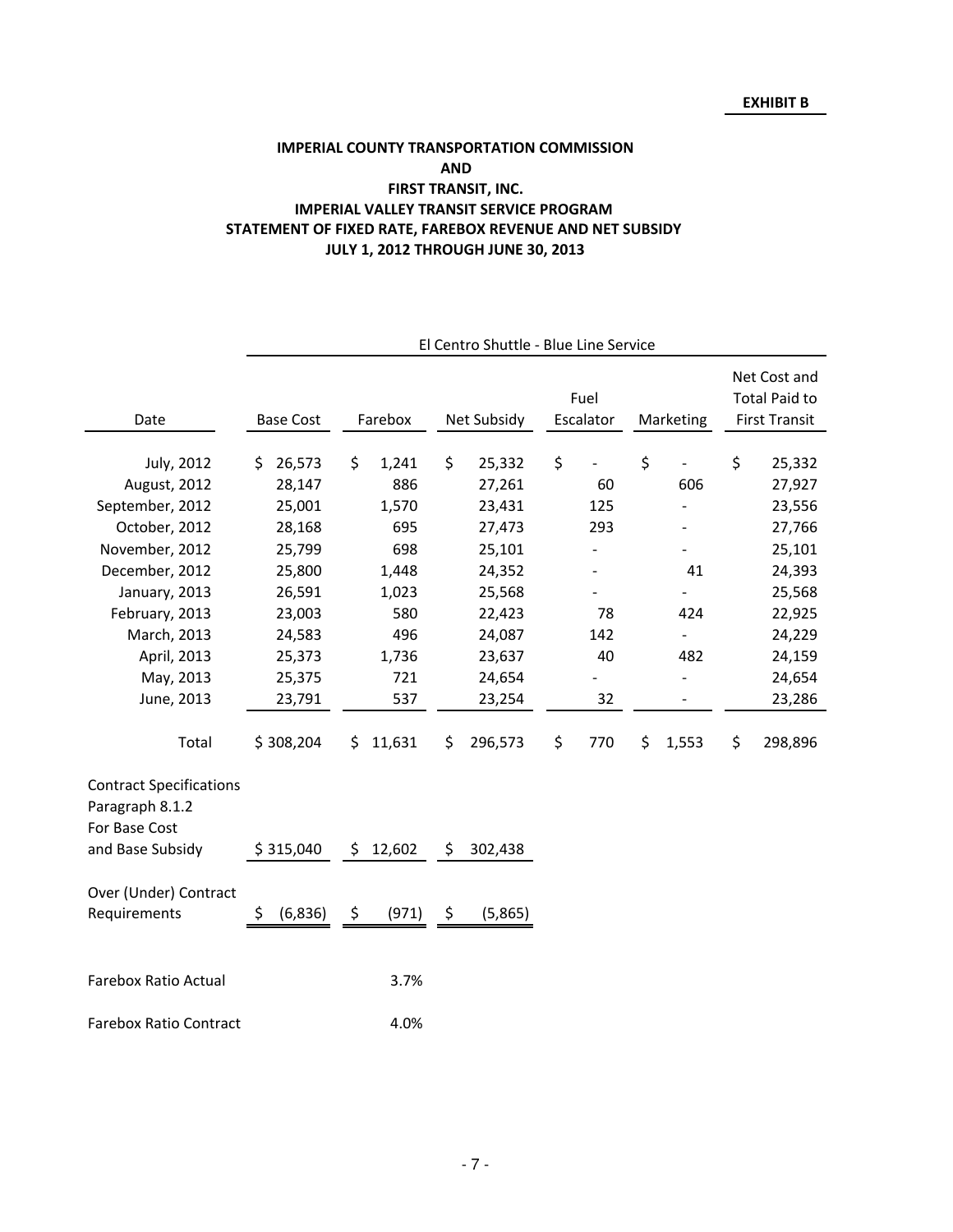# STATEMENT OF FIXED RATE, FAREBOX REVENUE AND NET SUBSIDY JULY 1, 2012 THROUGH JUNE 30, 2013 IMPERIAL COUNTY TRANSPORTATION COMMISSION AND FIRST TRANSIT, INC. IMPERIAL VALLEY TRANSIT SERVICE PROGRAM

|                                                                    | El Centro Shuttle-Green Line Service |  |    |          |      |             |    |           |           |    |                      |
|--------------------------------------------------------------------|--------------------------------------|--|----|----------|------|-------------|----|-----------|-----------|----|----------------------|
|                                                                    |                                      |  |    |          |      |             |    |           |           |    | Net Cost and         |
|                                                                    |                                      |  |    |          |      |             |    | Fuel      |           |    | <b>Total Paid to</b> |
| Date                                                               | <b>Base Cost</b>                     |  |    | Farebox  |      | Net Subsidy |    | Escalator | Marketing |    | <b>First Transit</b> |
|                                                                    |                                      |  |    |          |      |             |    |           |           |    |                      |
| July, 2012                                                         | 26,606<br>\$                         |  | \$ | 524      | \$   | 26,082      | \$ |           | \$        | \$ | 26,082               |
| August, 2012                                                       | 28,181                               |  |    | 728      |      | 27,453      |    | 58        |           |    | 27,511               |
| September, 2012                                                    | 25,005                               |  |    | 979      |      | 24,026      |    | 121       |           |    | 24,147               |
| October, 2012                                                      | 28,181                               |  |    | 861      |      | 27,320      |    | 282       |           |    | 27,602               |
| November, 2012                                                     | 25,815                               |  |    | 754      |      | 25,061      |    |           | 226       |    | 25,287               |
| December, 2012                                                     | 25,803                               |  |    | 675      |      | 25,128      |    |           | 44        |    | 25,172               |
| January, 2013                                                      | 26,600                               |  |    | 812      |      | 25,788      |    |           |           |    | 25,788               |
| February, 2013                                                     | 22,999                               |  |    | 645      |      | 22,354      |    | 78        | 304       |    | 22,736               |
| March, 2013                                                        | 24,586                               |  |    | 650      |      | 23,936      |    | 138       |           |    | 24,074               |
| April, 2013                                                        | 25,375                               |  |    | 684      |      | 24,691      |    | 40        |           |    | 24,731               |
| May, 2013                                                          | 25,375                               |  |    | 659      |      | 24,716      |    |           |           |    | 24,716               |
| June, 2013                                                         | 23,793                               |  |    | 650      |      | 23,143      |    | 32        |           |    | 23,175               |
| Total                                                              | 308,319<br>\$                        |  | \$ | 8,621    | \$   | 299,698     | \$ | 749       | \$<br>574 | \$ | 301,021              |
| <b>Contract Specifications</b><br>Paragraph 8.1.2<br>For Base Cost |                                      |  |    |          |      |             |    |           |           |    |                      |
| and Base Subsidy                                                   | \$315,040                            |  |    | \$12,602 | \$   | 302,438     |    |           |           |    |                      |
| Over (Under) Contract                                              |                                      |  |    |          |      |             |    |           |           |    |                      |
| Requirements                                                       | \$<br>(6, 721)                       |  | \$ | (3,981)  | - \$ | (2,740)     |    |           |           |    |                      |
| <b>Farebox Ratio Actual</b>                                        |                                      |  |    | 2.8%     |      |             |    |           |           |    |                      |
| <b>Farebox Ratio Contract</b>                                      |                                      |  |    | 4.0%     |      |             |    |           |           |    |                      |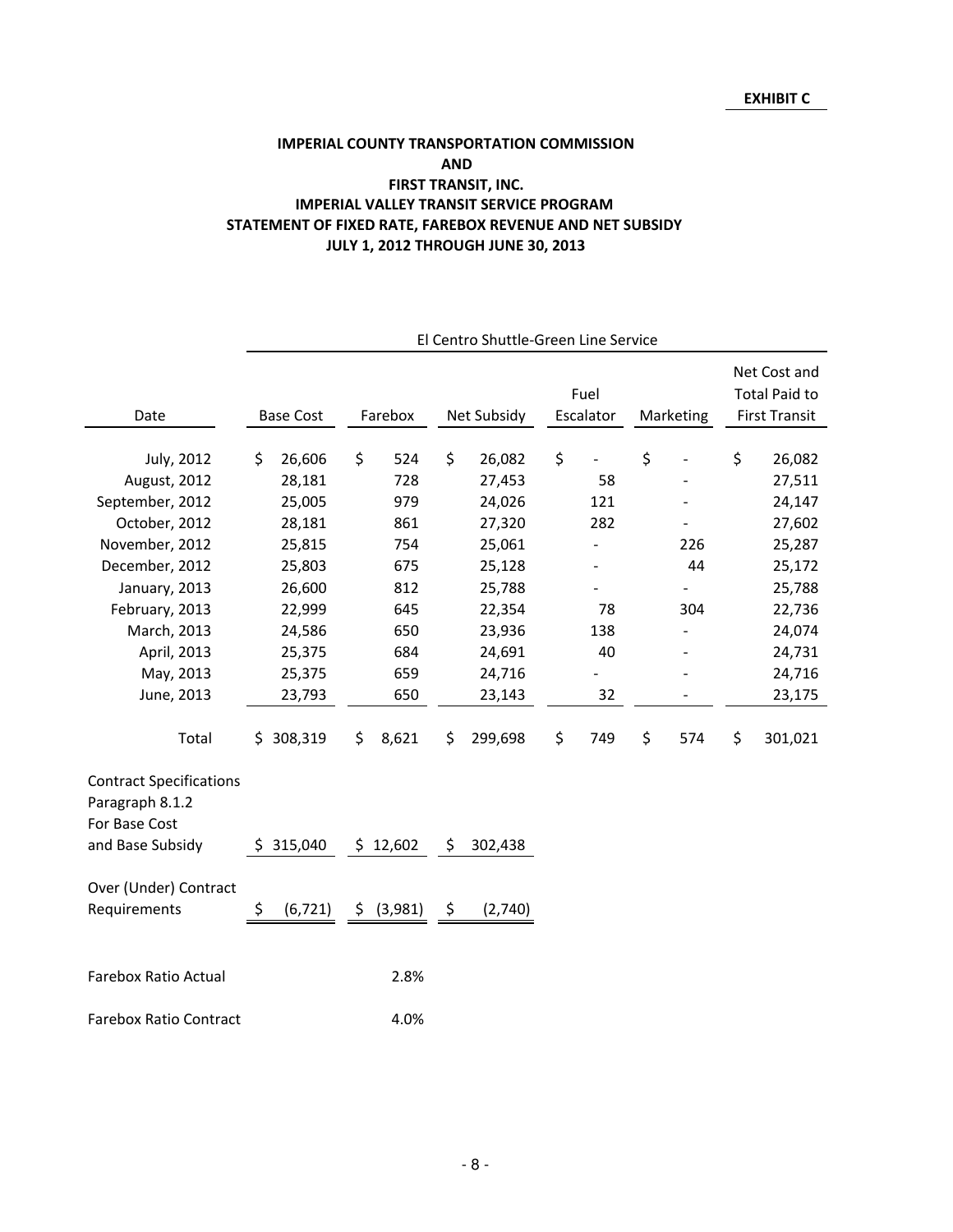## IMPERIAL COUNTY TRANSPORTATION COMMISSION IMPERIAL VALLEY TRANSIT SERVICE PROGRAM STATEMENT OF FIXED RATE, FAREBOX REVENUE AND NET SUBSIDY JULY 1, 2012 THROUGH JUNE 30, 2013 AND FIRST TRANSIT, INC.

|                                                                    | El Centro Shuttle (Blue and Green Line) Services |                 |               |                     |                              |                      |  |
|--------------------------------------------------------------------|--------------------------------------------------|-----------------|---------------|---------------------|------------------------------|----------------------|--|
|                                                                    |                                                  |                 |               |                     |                              | Net Cost and         |  |
|                                                                    |                                                  |                 |               | Fuel                |                              | <b>Total Paid to</b> |  |
| Date                                                               | <b>Base Cost</b>                                 | Farebox         | Net Subsidy   | Escalator           | Marketing                    | <b>First Transit</b> |  |
|                                                                    |                                                  |                 |               |                     |                              |                      |  |
| July, 2012                                                         | \$<br>53,179                                     | \$<br>1,765     | \$<br>51,414  | \$<br>$\frac{1}{2}$ | \$                           | \$<br>51,414         |  |
| August, 2012                                                       | 56,328                                           | 1,614           | 54,714        | 118                 | 606                          | 55,438               |  |
| September, 2012                                                    | 50,006                                           | 2,549           | 47,457        | 246                 |                              | 47,703               |  |
| October, 2012                                                      | 56,349                                           | 1,556           | 54,793        | 575                 | $\qquad \qquad \blacksquare$ | 55,368               |  |
| November, 2012                                                     | 51,614                                           | 1,452           | 50,162        |                     | 226                          | 50,388               |  |
| December, 2012                                                     | 51,603                                           | 2,123           | 49,480        |                     | 85                           | 49,565               |  |
| January, 2013                                                      | 53,191                                           | 1,835           | 51,356        |                     |                              | 51,356               |  |
| February, 2013                                                     | 46,002                                           | 1,225           | 44,777        | 156                 | 728                          | 45,661               |  |
| March, 2013                                                        | 49,169                                           | 1,146           | 48,023        | 280                 |                              | 48,303               |  |
| April, 2013                                                        | 50,748                                           | 2,420           | 48,328        | 80                  | 482                          | 48,890               |  |
| May, 2013                                                          | 50,750                                           | 1,380           | 49,370        |                     | $\frac{1}{2}$                | 49,370               |  |
| June, 2013                                                         | 47,584                                           | 1,187           | 46,397        | 64                  |                              | 46,461               |  |
| Total                                                              | \$616,523                                        | \$20,252        | \$<br>596,271 | 1,519<br>\$         | \$<br>2,127                  | \$<br>599,917        |  |
| <b>Contract Specifications</b><br>Paragraph 8.1.2<br>For Base Cost |                                                  |                 |               |                     |                              |                      |  |
| and Base Subsidy                                                   | \$630,080                                        | \$25,203        | \$<br>604,877 |                     |                              |                      |  |
| Over (Under) Contract                                              |                                                  |                 |               |                     |                              |                      |  |
| Requirements                                                       | (13, 557)<br>\$                                  | \$.<br>(4, 951) | (8,606)<br>\$ |                     |                              |                      |  |
| <b>Farebox Ratio Actual</b>                                        |                                                  | 3.3%            |               |                     |                              |                      |  |
| <b>Farebox Ratio Contract</b>                                      |                                                  | 4.0%            |               |                     |                              |                      |  |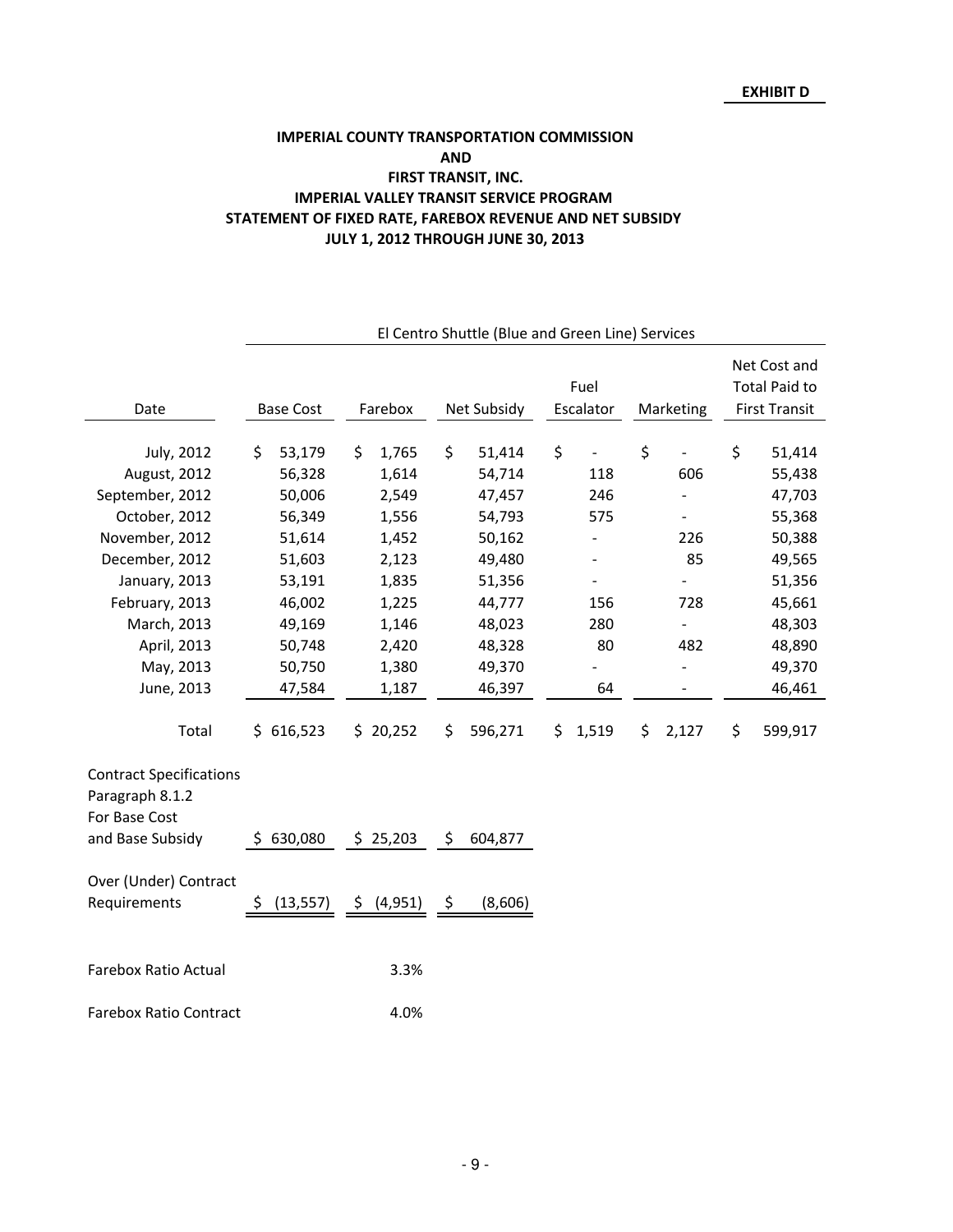## IMPERIAL COUNTY TRANSPORTATION COMMISSION IMPERIAL VALLEY TRANSIT SERVICE PROGRAM STATEMENT OF FIXED RATE, FAREBOX REVENUE AND NET SUBSIDY JULY 1, 2012 THROUGH JUNE 30, 2013 AND FIRST TRANSIT, INC.

|                                | Imperial Valley Transit - Countywide Service Line |                        |               |             |             |                      |  |
|--------------------------------|---------------------------------------------------|------------------------|---------------|-------------|-------------|----------------------|--|
|                                |                                                   |                        |               |             |             | Net Cost and         |  |
|                                |                                                   |                        |               | Fuel        |             | <b>Total Paid to</b> |  |
| Date                           | <b>Base Cost</b>                                  | Farebox                | Net Subsidy   | Escalator   | Marketing   | <b>First Transit</b> |  |
|                                |                                                   |                        |               |             |             |                      |  |
| July, 2012                     | 203,653<br>\$                                     | \$<br>29,879           | \$<br>173,774 | \$<br>1,238 | \$<br>1,681 | \$<br>176,693        |  |
| August, 2012                   | 222,680                                           | 40,557                 | 182,123       | 6,550       | 7,171       | 195,844              |  |
| September, 2012                | 213,140                                           | 44,465                 | 168,675       | 7,412       | 840         | 176,927              |  |
| October, 2012                  | 236,590                                           | 49,612                 | 186,978       | 7,149       |             | 194,127              |  |
| November, 2012                 | 215,694                                           | 41,351                 | 174,343       | 3,831       | 11,702      | 189,876              |  |
| December, 2012                 | 207,265                                           | 32,232                 | 175,033       | 2,229       | 15,440      | 192,702              |  |
| January, 2013                  | 216,559                                           | 43,073                 | 173,486       | 3,616       |             | 177,102              |  |
| February, 2013                 | 214,013                                           | 39,131                 | 174,882       | 5,133       | 8,294       | 188,309              |  |
| March, 2013                    | 228,989                                           | 45,237                 | 183,752       | 3,838       | 81          | 187,671              |  |
| April, 2013                    | 227,972                                           | 48,924                 | 179,048       | 1,995       | 2,906       | 183,949              |  |
| May, 2013                      | 226,539                                           | 37,208                 | 189,331       | 1,277       |             | 190,608              |  |
| June, 2013                     | 218,287                                           | 34,453                 | 183,834       | 2,025       | 6,656       | 192,515              |  |
| Total                          | \$2,631,381                                       | 486,122<br>Ś.          | \$2,145,259   | \$46,293    | \$54,771    | \$2,246,323          |  |
| <b>Contract Specifications</b> |                                                   |                        |               |             |             |                      |  |
| Paragraph 8.1.1.2              |                                                   |                        |               |             |             |                      |  |
| For Base Cost                  |                                                   |                        |               |             |             |                      |  |
| and Base Subsidy               | \$2,737,061                                       | 465,300<br>S.          | \$2,271,761   |             |             |                      |  |
|                                |                                                   |                        |               |             |             |                      |  |
| Over (Under) Contract          |                                                   |                        |               |             |             |                      |  |
| Requirements                   | (105, 680)                                        | 20,822<br>$\mathsf{S}$ | \$(126,502)   |             |             |                      |  |
|                                |                                                   |                        |               |             |             |                      |  |
|                                |                                                   |                        |               |             |             |                      |  |
|                                | <b>Operating Costs</b>                            | \$2,732,445            |               |             |             |                      |  |
|                                | Depreciation                                      | (249, 875)             |               |             |             |                      |  |
|                                | <b>Adjusted Operating Costs</b>                   | \$2,482,570            |               |             |             |                      |  |
| Farebox Ratio Actual           |                                                   | 19.6%                  |               |             |             |                      |  |
|                                |                                                   |                        |               |             |             |                      |  |
| <b>Farebox Ratio Contract</b>  |                                                   | 17.0%                  |               |             |             |                      |  |